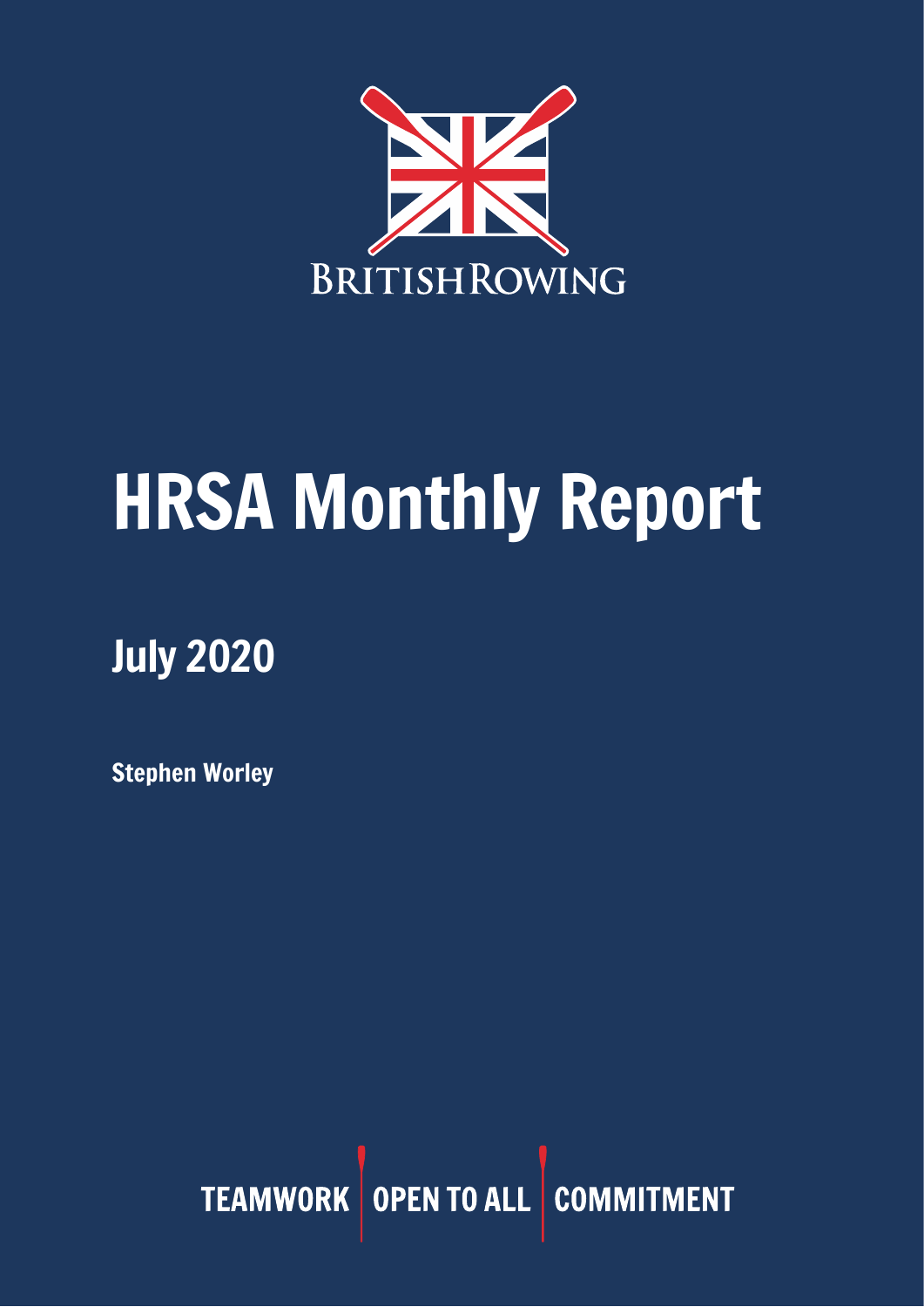## Incident reports

Last month I commented that the number of reported incidents had increased from 19 in May to 139 in June. In July there were 205, many of which were simple capsizes. There were no incidents involving serious injury or illness.

There were two incidents on the same day at the same club that involved near misses with powered vessels.

The one in the morning involved a large motor vessel, travelling at speed, and a sculler. The photo shows that the large motor vessel was on the "wrong" side of the river. The sculler managed to avoid a serious collision by sculling into the overhanging trees.



The incident in the afternoon. It involved a "motorised residential barge, significantly wider than a standard canal-going narrow boat and maybe also a bit longer". It too was on the "wrong" side of the river. The view ahead of the driver, who was at the stern, may have been obstructed by the boats superstructure and was probably obstructed by the overhanging trees.

In another incident the wash from a tug travelling at excessive speed caused a 1x to be partially swamped. This was reported to the local navigation authority.

A 10 metre motor launch pulled out from the edge of the river in front of a 1x heading in the opposite direction. The sculler performed an emergency stop but there was a minor collision with the side of the 1x. In spite of much shouting, the launch did not stop but continued to head down the port ("wrong") side of the channel.

Please take care to give motor vessels a wide berth. Even those with professional crews may not be aware of the potential consequences of their actions.

There was an incident where a sculler "touched the top of the head of a swimmer who was in the middle of the river" with the flat face of his blade. The swimmer was wearing an orange cap and had an orange inflatable buoy. He had become separated from others in his group. Please take extra care, at this time of year, to keep a good lookout and avoid collisions with swimmers.

Another sculler had a collision with a 1 metre long radio controlled model sailing. The model boat suffered some damage. Please give way to sailing boats, even little ones.

There were several incidents involving anti-social behaviour by others; these include:-

- Pouring the contents of a drinks can onto a sculler who was passing under a bridge, this was accompanied by verbal abuse.
- A fisherman throwing stones at a passing sculler.
- A group throwing stones from the bank. Most missed, but two hit the sculler on the back and one on the neck. This was reported to the police via their community Facebook page.
- A fishing line became entangled around the bow ball of a 1x and the fisherman pulled the boat to the bank.

Please be aware that some people do not behave as we hope they would and please report serious incidents to the Police.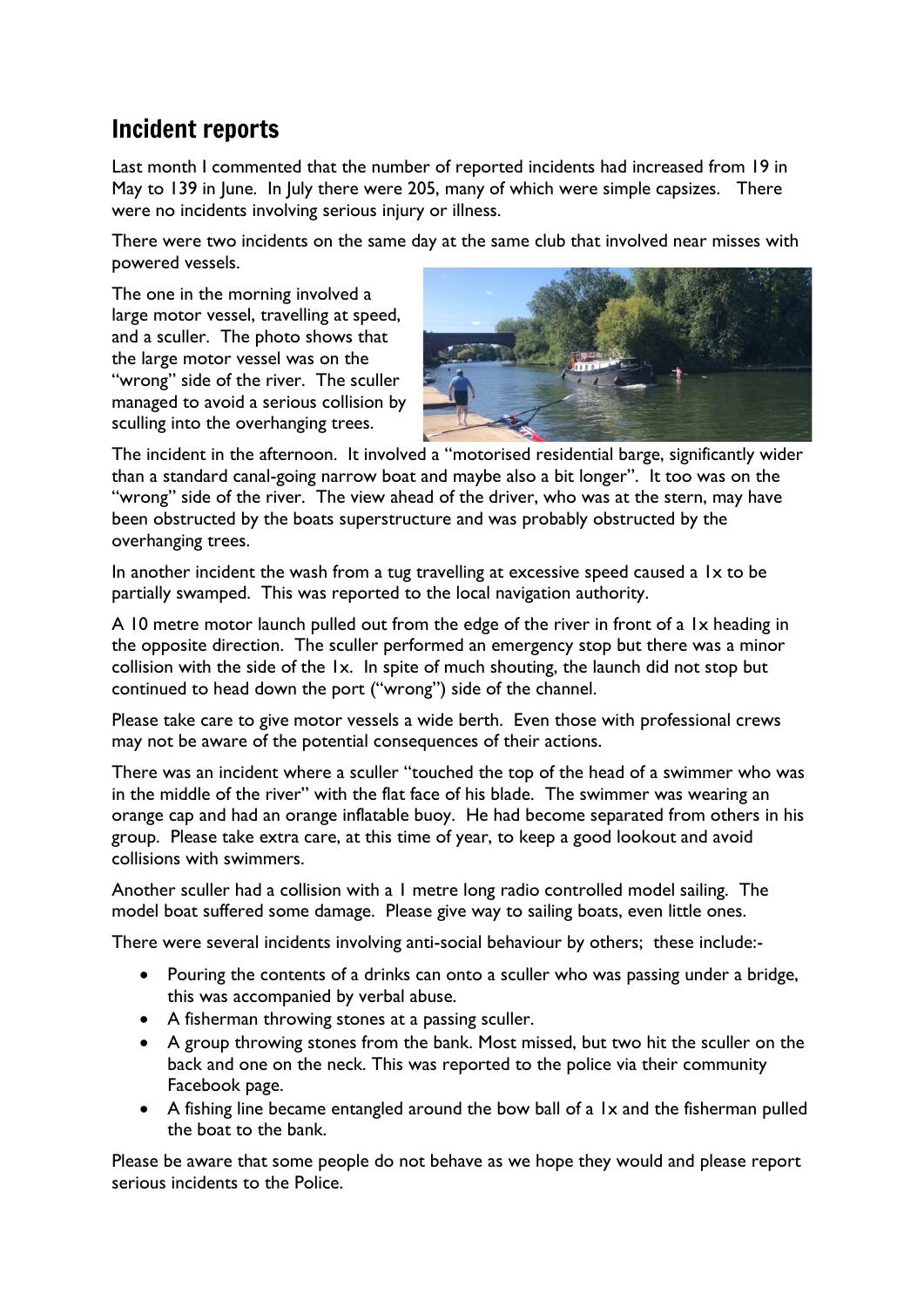## Disaster and Recovery Planning

There was a request to support the production of advice on Disaster Planning for a new section of Club Hub. This assistance was provided. In addition, more detailed advice was prepared in the expectation that it could be incorporated as an additional document in the Club Hub section of [Safety in Club Premises.](https://www.britishrowing.org/knowledge/british-rowing-clubhub/british-rowing-clubhub-guides/safety-in-club-premises/)

The document is structured to deal with Identification, Prevention, Response, Containment and Recovery in relation to disasters. A "draft for comment" is included in the circulation of this report.

I am not an expert on this topic so please feel free to suggest improvements. In particular, please feel free to suggest types of disaster that have not been included and additional information on Prevention, Response, Containment and Recovery. Please also feel free to suggest the removal of anything you feel to be irrelevant or incorrect.

We should always be careful to find the balance between brevity and excessive detail. It is possible for guidance to be so extensive that the level of detail can be overwhelming. Please bear this in mind when commenting.

Please send any comments to [safety@britishrowing.org.](mailto:safety@britishrowing.org) Thank-you.

## Sepsis Feedback

There was feedback on last month's information on Sepsis and the accompanying Safety Alert. This was that:-

*"I've been a member of my local mountain rescue team for many years.*

*It seems to me there was considerable cross-over for us getting back into full swing as our mountains and crags are becoming popular again. Also that our hill training has been cancelled for a number of weeks before the fairly recent resumption. Our team doctor referred to your valuable report in a team meeting tonight where it was well received."*

## Work with British Canoeing

There was a discussion with a colleague at British Canoeing about Stand Up Paddleboards (SUPs). He reported that British Canoeing is aware that around 10,000 SUPs per week have been sold during the furlough period and their increased presence on most rivers is very noticeable. British Canoeing is not the National Governing Body for SUP's but many users have joined British Canoeing and it is providing training courses and some guidance for them. He asked whether we had had many reported incidents with SUPs

I checked the Incident Reports for this year so far. There were only five with specific mentions of SUPs. Most of our rowing has been in single sculls so it is not surprising that there have been a few, mostly harmless, comings together. Information on these incidents was provided.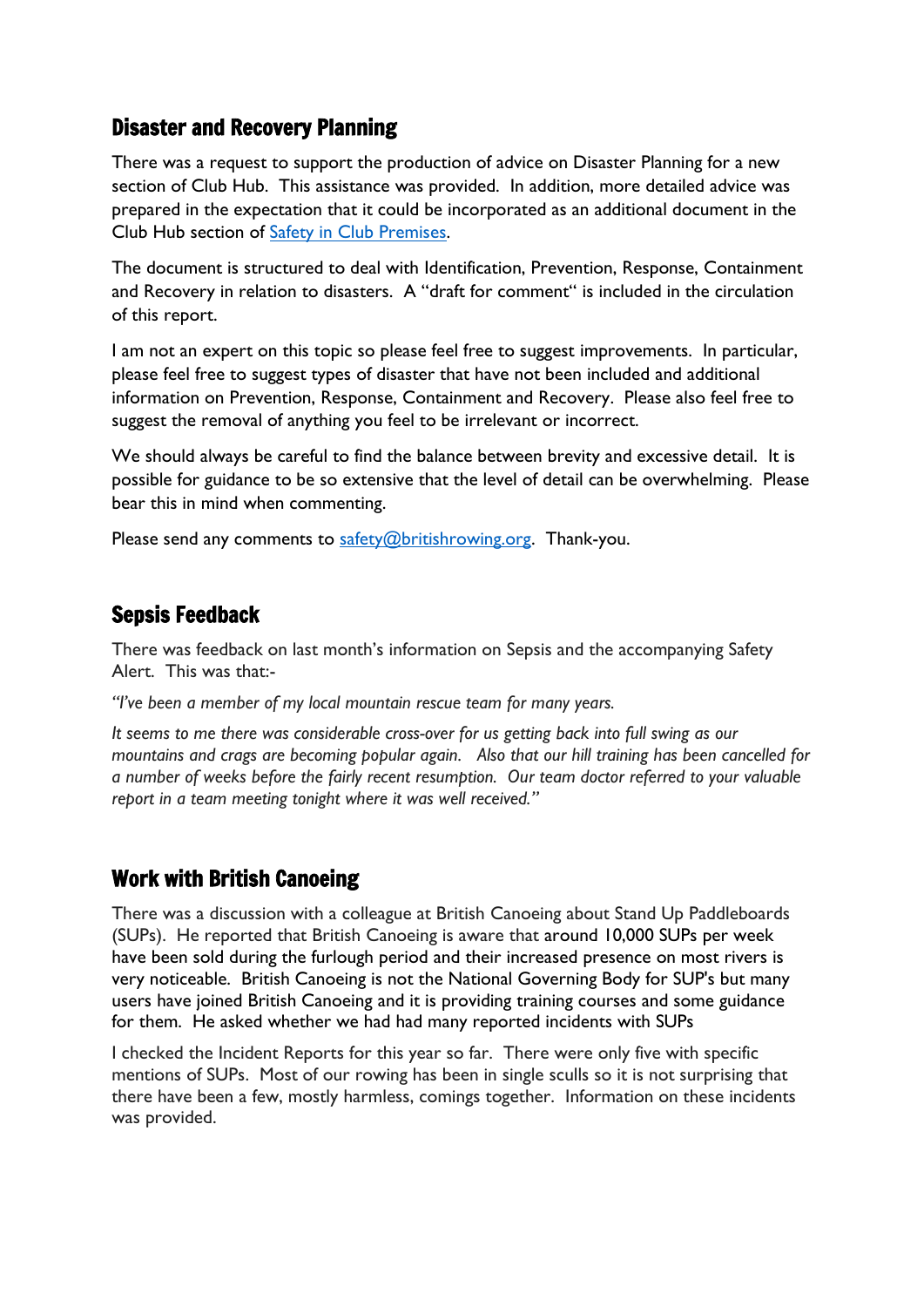## Specific questions relating to Coronavirus

There were some specific questions relating to COVID precautions. In one a club explained that its Juniors were using proprietary bleach sprays. I was concerned at the prospect of Juniors handling neat bleach or using hand held sprays. The use of these sprays outdoors, where the spray can be redirected by the wind, could be hazardous. The spray may impact on someone's face. I feel that it is safer to wipe surfaces using a cloth that has been immersed in diluted bleach in a bucket.

I feel that anyone handling bleach, even when it is diluted, would be well advised to wear washing-up gloves. I prefer these to disposable plastic gloves as they are longer, protect the wrists and make it less likely that there will be bleach inside the glove.

There was another enquiry about the extent to which the Control of Substances Hazardous to Health Regulations applied to the storage and use of bleach in a Rowing Club. The response was that these regulations are made under the Health and Safety at Work, etc. Act 1974 and in general do not apply to sports clubs that do not have employees. The law may apply to the extent that the club is in control of premises. This does not mean that clubs should not be guided by the regulations but they may not be required to comply with them.

There were other questions relating to restrictions that are no longer in force.

## Protection for people in Launches

There was a question about the current need for an apron and whether one can be carried and donned if needed. If it has to be worn whilst on the water then should it be under or over the life jacket?

The response was that the purpose of the apron is to prevent virus particles from contaminating the clothing of the rescuer. The apron can be discarded easily if this happens, it is not so easy to discard clothing. As a general rule, nothing should be worn over a lifejacket as, if it actuates, it could cause the chest to be compressed making breathing difficult.

However, if the apron or gown was one of those flimsy thin plastic products that fits loosely and tears easily then it may be acceptable to wear it over a lifejacket.

Please do not consider carrying it in the boat and putting it on when needed; in a rescue situation there is rarely time to do this.

If you are trying to protect the wearer then it is best to wear a mask and a visor type face screen. If you do not have a mask then it will have to be a face covering. A face covering may not provide much protection to the wearer but it should help to protect the other people nearby.

## Covid Precautions Video

A parent of a Junior at Tees Rowing club has produced a video describing the Covid precautions taken at the club. The [video](http://qlnk.io/ql/5f11e61ee4b04f0cc306f713) has been shared with the Juniors at the club and subsequently widely circulated with the permission of the parents of the juniors involved. All parents were asked to confirm that they have watched it with their kids. This is not an official British Rowing video but was produced for Tees Rowing Club.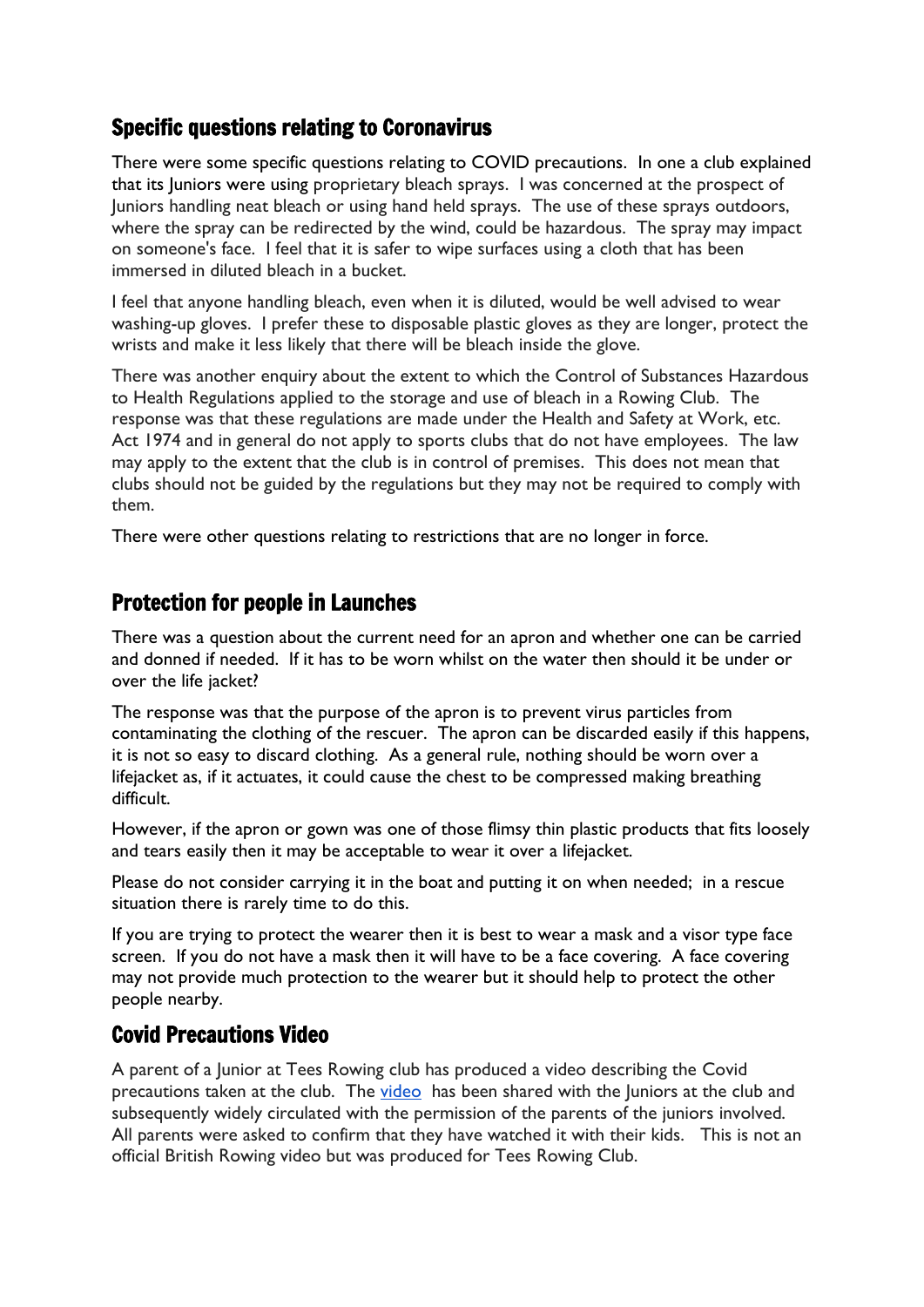## Capsize Drills

There was a request for information about capsize drills. At the time it was not possible to access a swimming pool and the club was contemplating completing the capsize drill in the river. There was concern about Weil's disease.

The response was that there is guidance on Weil's disease on the British Rowing website [here](https://www.britishrowing.org/2010/10/leptospirosisweils-disease/) and there is general advice in section 8.4 of RowSafe. Please understand that this disease is relatively rare in the UK.

I have a vague recollection that some time ago our Medical Committee discussed the issue you raised (capsize drills in open water) and concluded that the risk of Weill's disease is low. I cannot find any documents that confirm this so please treat this suggestion with caution. At this time of year the risks associated with cold water immersion should not be high.

## Don't Swim with the Boat

There was a discussion about the safety precautions at a sculling course for "improvers". These were satisfactory except that it included the advice that scullers who capsize should swim, with their boat, to the nearest bank.

Swimming with the boat is not the preferred method. Even in summer, it is better to climb on to the boat and paddle it with the hands to safety. The sculler will be much more conspicuous, and more likely to avoid collisions if they do it this way.

The logic on climbing on top of the capsized boat is incorporated into RowSafe, and has been agreed with the National Rowing Safety Committee. Their view was unanimous. They all agreed that the old technique of swimming with the boat should not be used.

There are two problems with swimming the boat to the bank, particularly when it is a considerable distance away as it can be on the Tideway. The first is that when the weather is cold it prolongs the time for which the sculler is immersed in cold water. The density of water causes the rate of heat loss to be much greater than it would be in air.

The second applies all year round and relates to the risk of collision with another rowing or sculling boat or with a motor boat (launch, Class V passenger vessel, etc.). People in the water are much less conspicuous than those sitting in or on a boat. This is clear from the number of reported incidents involving scullers colliding with swimmers. In addition, people sitting in or on boats can see further than those in the water and are better placed to warn others.

## Foot quick release systems

Someone asked about foot release systems. My response was that there is some information in previous Monthly Reports. The simple logic is that if the shoe is intended to detach from the boat and stay on the rowers feet, in the event of a capsize, etc. then there is no need for a heel restraint. If the shoe is intended to stay in the boat then a heel restraint is needed.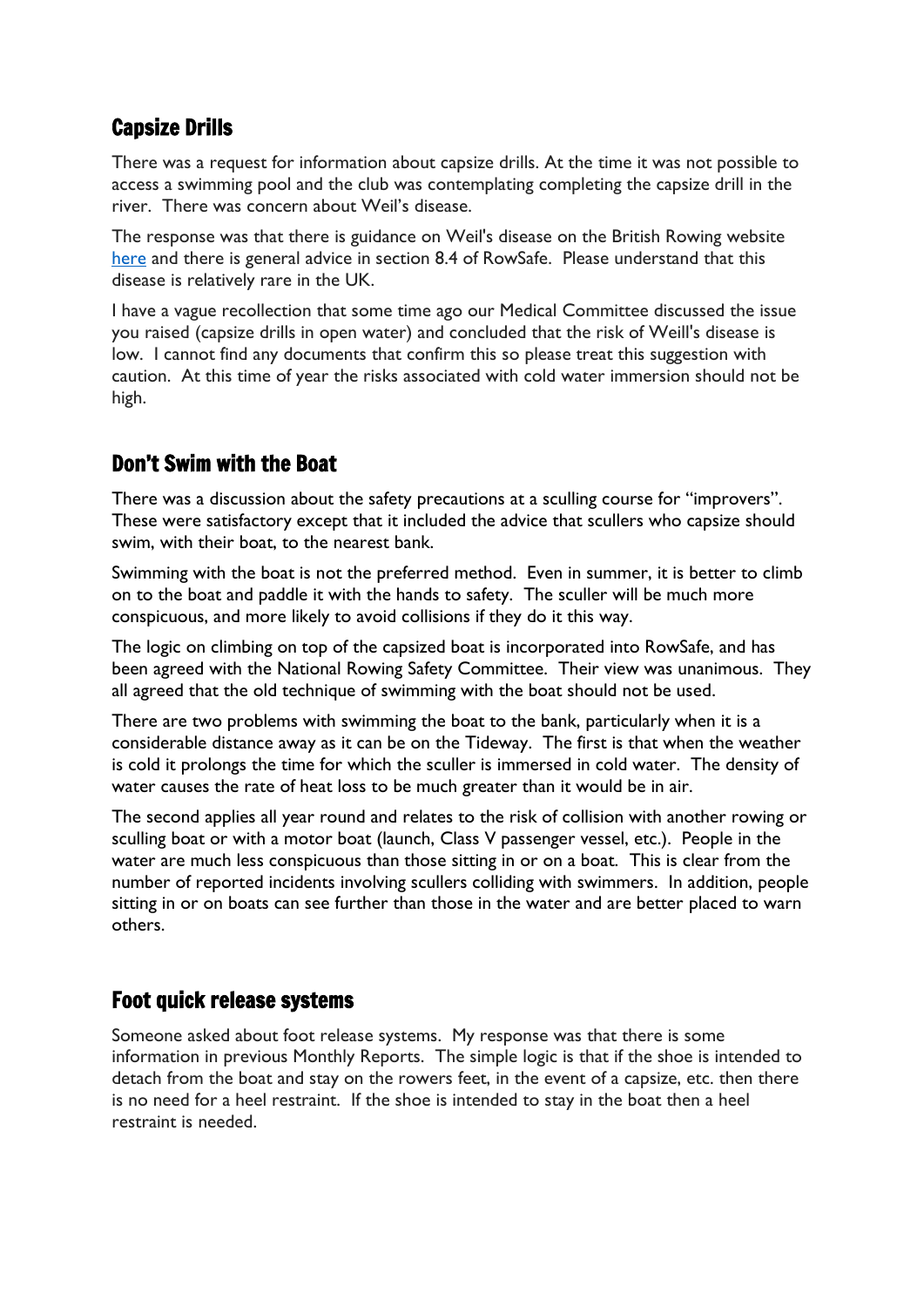## Permission to go Sculling

There was a question as to whether it was acceptable for one or two competent older (17 years) junior single scullers to row, in a group with adult single scullers, if a club risk assessment deems it safe for their stretch of water. There would not be a coach (necessarily) just other competent adult rowers in the group.

This appears to comply with the then current version of the British Rowing Covid guidance (Version 4). As most 17 year old scullers are more competent than some adults I have no concerns from a general safety point of view.

## Rower Development Guide

There was a request for assistance in defining the competence levels of scullers. It was recommended that the Rower Development Guide be used. This is available on RowHow and there is further information on the British Rowing website [here.](https://www.britishrowing.org/knowledge/rower-development/rower-development-guide/)

## Rowing Safety at the National Watersports Centre (NWSC)

There was a request for my club's safety procedures and risk assessment from a trustee of the NWSC together with a question about whether adult crews and scullers are allowed to go out on their own without supervision. The response was that our club is very small (about 20 members). Most of the members are relatively old and mature and are generally risk averse. We have one safety rule that everyone must obey and that is that nobody goes out alone in a small boat (1x, 2x, 2-); they must always operate a Buddy system and have been trained or instructed in Buddy Rescue. Our organisations are so different that my procedures would not be relevant.

Our venue is not like the NWSC in that we are isolated in an area where the population density is low but there are often staff on the water. Also the Lake has an irregular shape, is surrounded by higher land and has some wooded sides so we can usually find sheltered water. It is also quite big with 370 acres of navigable water.

There was a further question about who is who is ultimately responsible for safety on the lake. The response was that the old cliché applies that "everyone is responsible for their own safety and that of everyone else". This may be a cliché but it is true.

Of course the club has some responsibilities for its members. Small boats are not allowed to go afloat alone. We operate a buddy system. Larger boats  $(4+, 4x+$  and 8) with experienced crews are allowed out alone.

## Rowing Safety Quiz

A third Rowing Safety Quiz was included in last month's report. The answers are presented in Appendix 1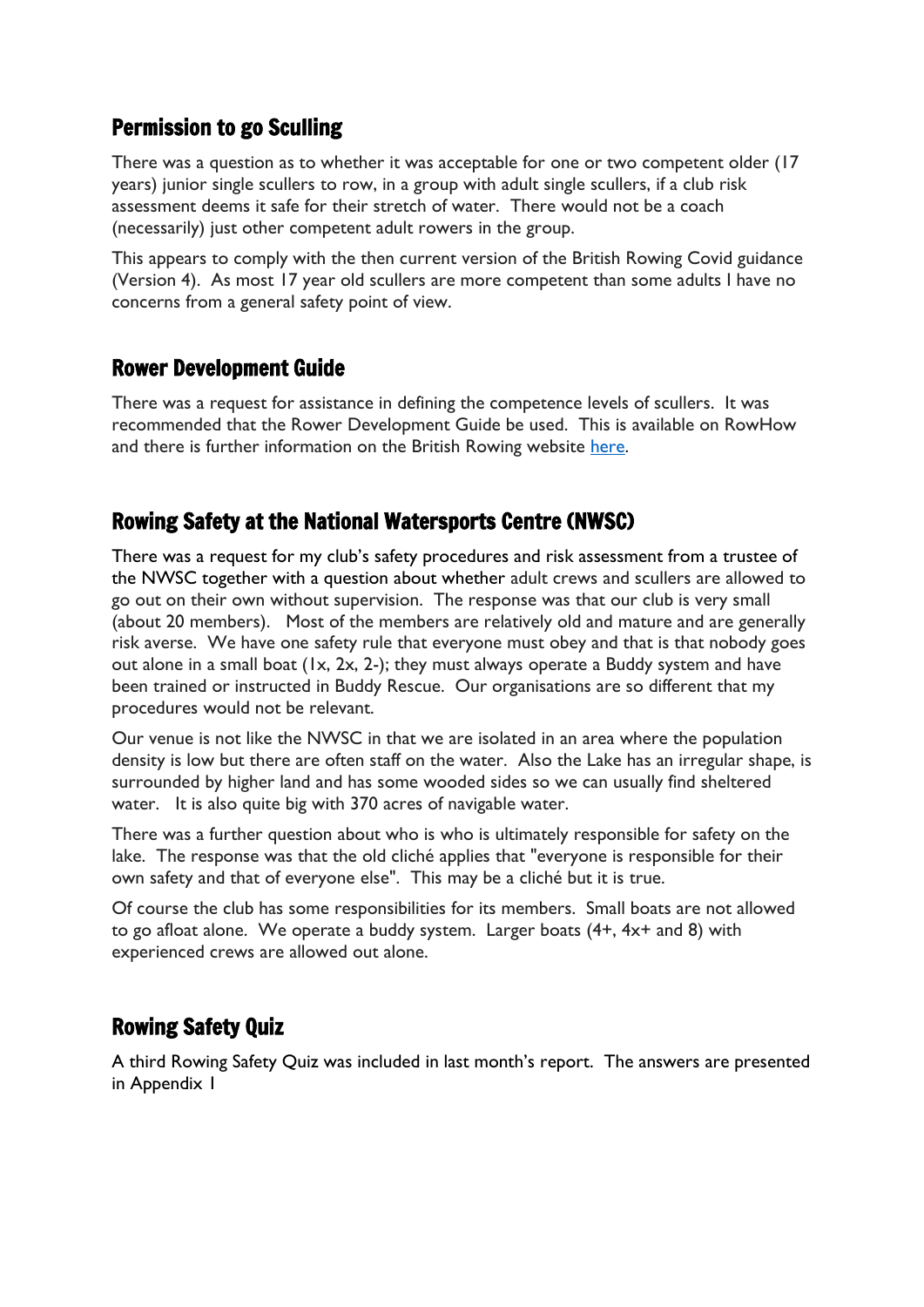## **Backstavs**

I was asked to confirm that a single sculler is not required to have to have backstays on his or her sculling boat. If they were to run into someone, causing injury or damage, will rowing insurance cover them?

The response was that the guidance is for backstays to be fitted to the front rigger on each side of any boat containing more than one person. Consequently this guidance does not apply to singles.

The rationale is a little complex, it is all to do with the rotational moment of inertia in a boat about its vertical axis. In the event of an impact with the a rigger, the force on the item (or person) being impacted upon depends on the rotational inertia of the body impacting. A 1x has almost all its mass concentrated at one point (the body of the sculler, it therefore has comparatively little rotational inertia. In the event of a collision, the 1x will tend to rotate about its vertical axis therefore reducing the force at impact. The same is not true of boats with more people where the distance between the various isolated masses (people) will result in it having a very much higher rotational inertia.

As far as insurance is concerned, I understand that insurers expect sports clubs to implement National Governing Body guidance. In other words, if a Rowing Club does not implement British Rowing guidance then it may be asked to justify this decision in the event of a claim.

There is another consideration. Boats with backstays tend to go faster because pin deflection is much reduced. This is why all riggers on all GBRT boats are fitted with backstays.

## Use of a whiteboard

Someone asked whether their club should have a white board so that rowers can record who is afloat, their outing time & duration, their intended area of operation and the boat used, and whether they should have a book in which to record and incidents (even if minor).

The response was that this all seems eminently sensible, it is what my club does. There was also a reminder to please report incidents (even trivial ones and near misses) using the British Rowing Incident Reporting System [here.](https://incidentreporting.britishrowing.org/) Knowing what happens in the real world, helps us to structure our advice.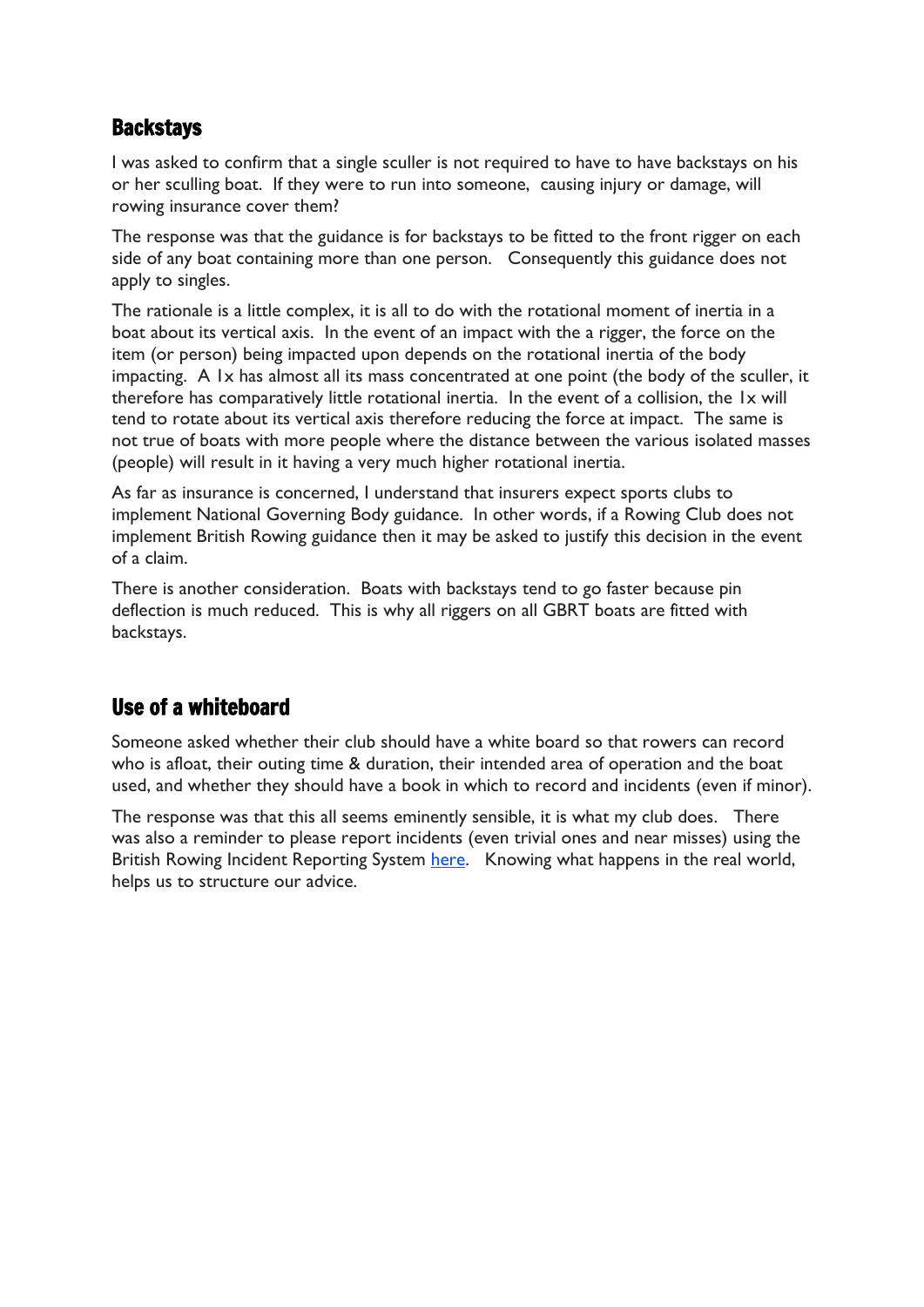## Appendix 1 – Answers to the June Rowing Safety quiz

### Repacking throw bags

**1 You have used a throw line, it has been dried, how do you repack it into the throw bag?** 

- Coil the rope carefully and gently push it into the bag
- Coil the rope roughly and stuff it into the bage
- Push the rope into the bag, a few centimetres at a time, starting from the end attached to the bag
- Push the rope into the bag, a few centimetres at a time, starting from the free end

#### **2 What do you do with the end of the throw line?**

- Leave it protruding from the bag
- Push it into the bag to keep it tidy and prevent it from snagging on something

#### Radio Procedure

**3 What do you say if you want to start a communication with someone at the boathouse?** 

- Hello, is there anybody there?
- …. (your name) calling boathouse, come in please
- Boathouse, boathouse, this is ….. (your name). Over
- Boathouse, boathouse, this is ….. (your name). Out

#### **4 Which proword should you use if someone needs assistance but nobody is in "grave and imminent danger of loss of life"?**

- Help
- Mayday
- Pan pan
- Sécurité

**5 What do you say at the end of a conversation with another operator?**

- Over and out
- Bye
- Over
- Out

#### Sunburn, Heat Illness and Exhaustion

Heat exhaustion is not usually serious if you can cool down within 30 minutes. If it turns into heatstroke, it needs to be treated as an emergency. A person with heat stroke is not able to maintain their normal body temperature.

**6 Which one of the following will NOT help to reduce the risk on a hot sunny day?**

- **•** row in the early morning
- row in the evening
- drink plenty of cold drinks, especially when exercising
- wear light-coloured, loose clothing
- drink lots of beer
- sprinkle water over skin or clothes
- avoid extreme exercise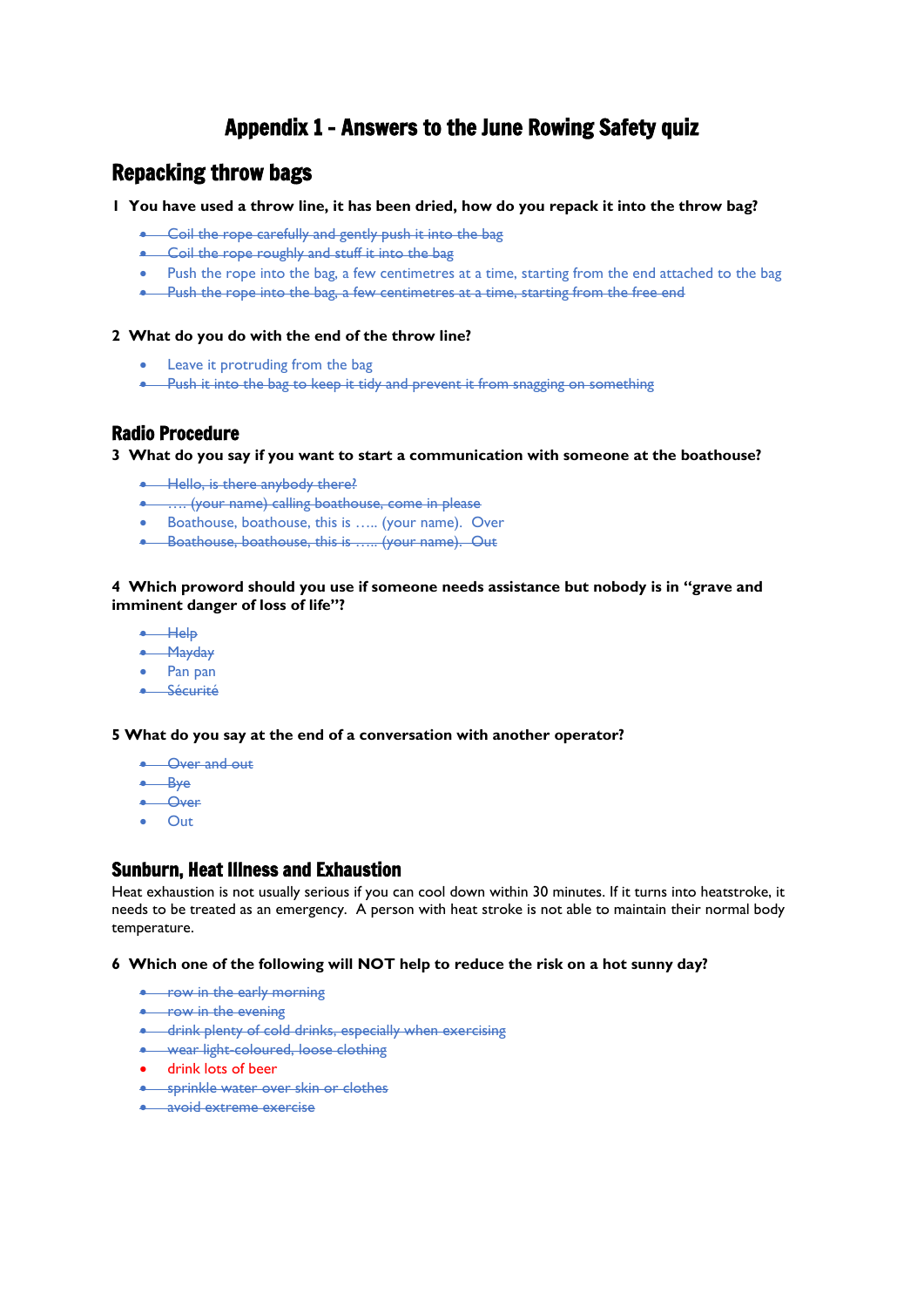#### **7 Which one of the following is NOT a symptom of heat exhaustion?**

- **•** high levels of fatigue or tiredness,
- dizziness,
- **•** nausea or vomiting,
- **•** chills or shivering,
- **•** fast weak pulse,
- being hungry
- clammy cool skin,
- appearing pale,
- numbness or tingling in head, neck, back or hands
- being thirsty

#### **8 Which one of the following will NOT help someone with heat illness?**

- Move them to a cool place
- Get them to lie down and raise their feet slightly
- Encourage them to move around
- Get them to drink plenty of water. Sports or rehydration drinks are OK
- Cool their skin spray or sponge them with cool water and fan them
- Use cold packs around the armpits or neck

#### **9 What do you do if someone with Heat Illness or heat exhaustion:-**

- o is feeling unwell after 30 minutes of resting in a cool place and drinking plenty of water
- o is not sweating even though too hot
- o has fast breathing or shortness of breath
- o is feeling confused
- o has a fit (seizure)
- o loses consciousness or is not responsive

#### **(1 correct answer from the list below)**

- Send them home
- Call 999
- **•** Give them more to drink
- Wait and see if they get better

#### **10 Which one of the following is NOT a symptom of heat illness?**

- confusion/lack of mental clarity
- walking with a limp
- inability to hold a conversation
- bizarre behaviour
- hot, red skin
- fainting
- headache
- rapid strong pulse
- sweating

#### **11 Which one of the following will NOT help to reduce the risk of sunburn?**

- Use sun high factor sunscreen
- Wear a wide brimmed hat
- Wear a loose long sleeved shirt or top
- Tie long hair up into a bun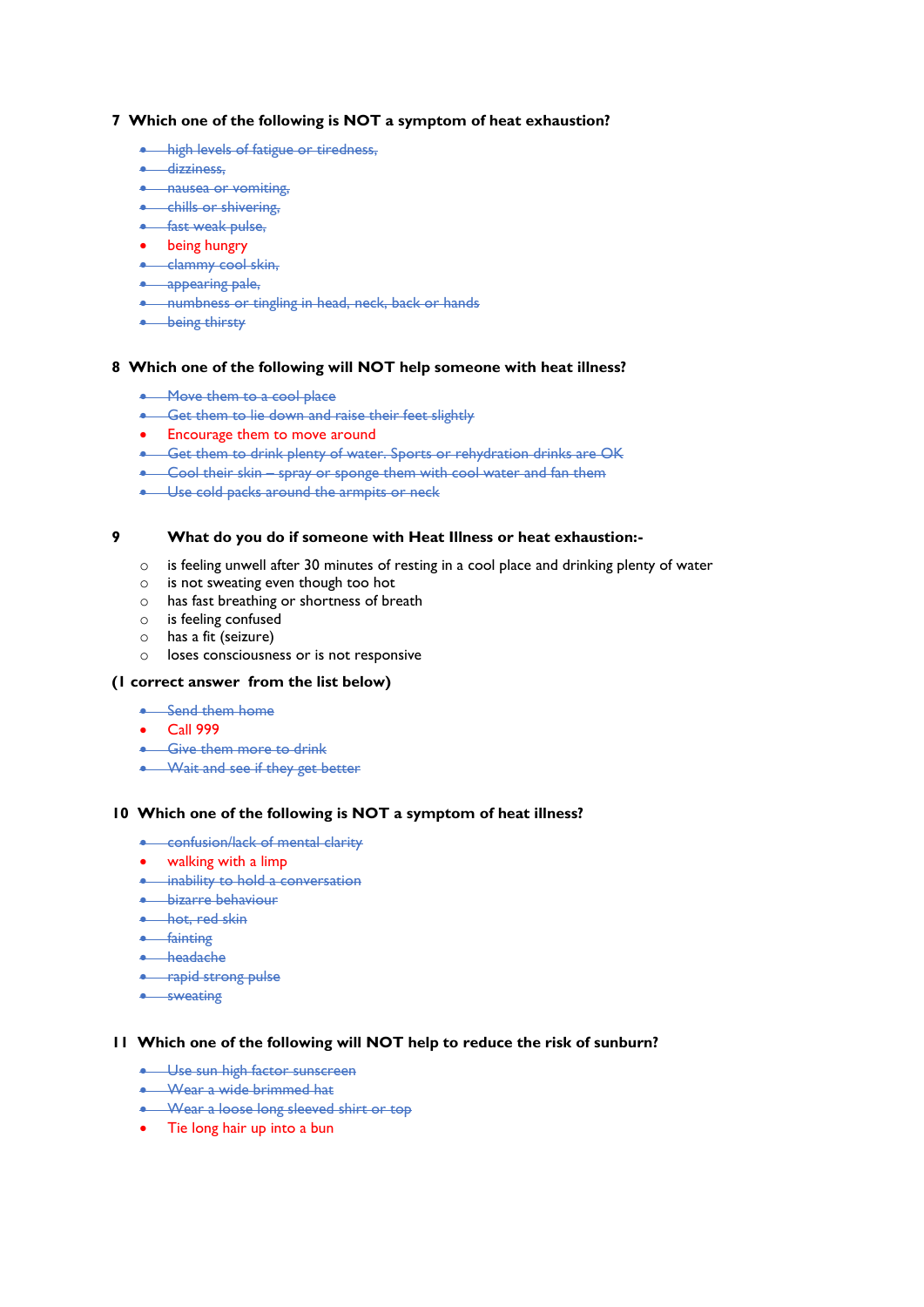#### Waterborne Infections and Diseases

This relates to "normal" precautions and does not include precautions to protect against COVID 19.

#### **12 Which ONE of the following will NOT help rowers to protect themselves:-**

- Read and understand any information on waterborne infectious agents and contamination provided by the club
- Seek urgent medical advice as soon as they think that they may have any relevant symptoms
- Inform the club if they have contracted a disease associated with a waterborne cause so that others can be encouraged to take greater precautions
- Keep away from other people who have contracted a waterborne disease
- Cover all cuts or grazes with waterproof dressings
- Wash or shower after any significant contact with water from the river, lake, canal, etc
- Never drink water from sources such as rivers, lakes, canals etc.
- Wash hands thoroughly before eating or drinking.
- Clean open wounds, such as blisters or calf abrasions with an anti-bacterial substance.
- Wear suitable footwear when launching or recovering a boat,

Note Please remember that Sepsis and Weil's disease are rare in the UK but that they can both develop into life-threatening and lifechanging conditions.

#### **13 Which ONE of the following is NOT a symptom of Sepsis:-**

- acting confused, slurred speech or not making sense
- **•** blue, pale or blotchy skin, lips or tongue
- a rash that does not fade when you roll a glass over it, the same as [meningitis](https://www.nhs.uk/conditions/meningitis/)
- difficulty breathing, breathlessness or breathing very fast
- Euphoria, feeling excessively well
- feeling very unwell or like there's something seriously wrong
- not urinating for a day
- has swelling, redness or pain around a cut or wound
- has a very high or low temperature, feels hot or cold to the touch, or is shivering

#### **14 Which ONE of the following is NOT a symptom of Weil's disease:-**

- **•** severe headache
- chills
- muscle aches
- feeling angry
- vomiting
- Some people may not have any symptoms

#### **15 When do the symptoms of Weil's disease typically develop:- (1 correct answer)**

- Within 24 hours of infection
- between 7 14 days after infection
- only after repeated exposure

Typically symptoms develop between  $7 - 14$  days after infection, although it can be as short as  $2 - 3$  days or as long as 30 days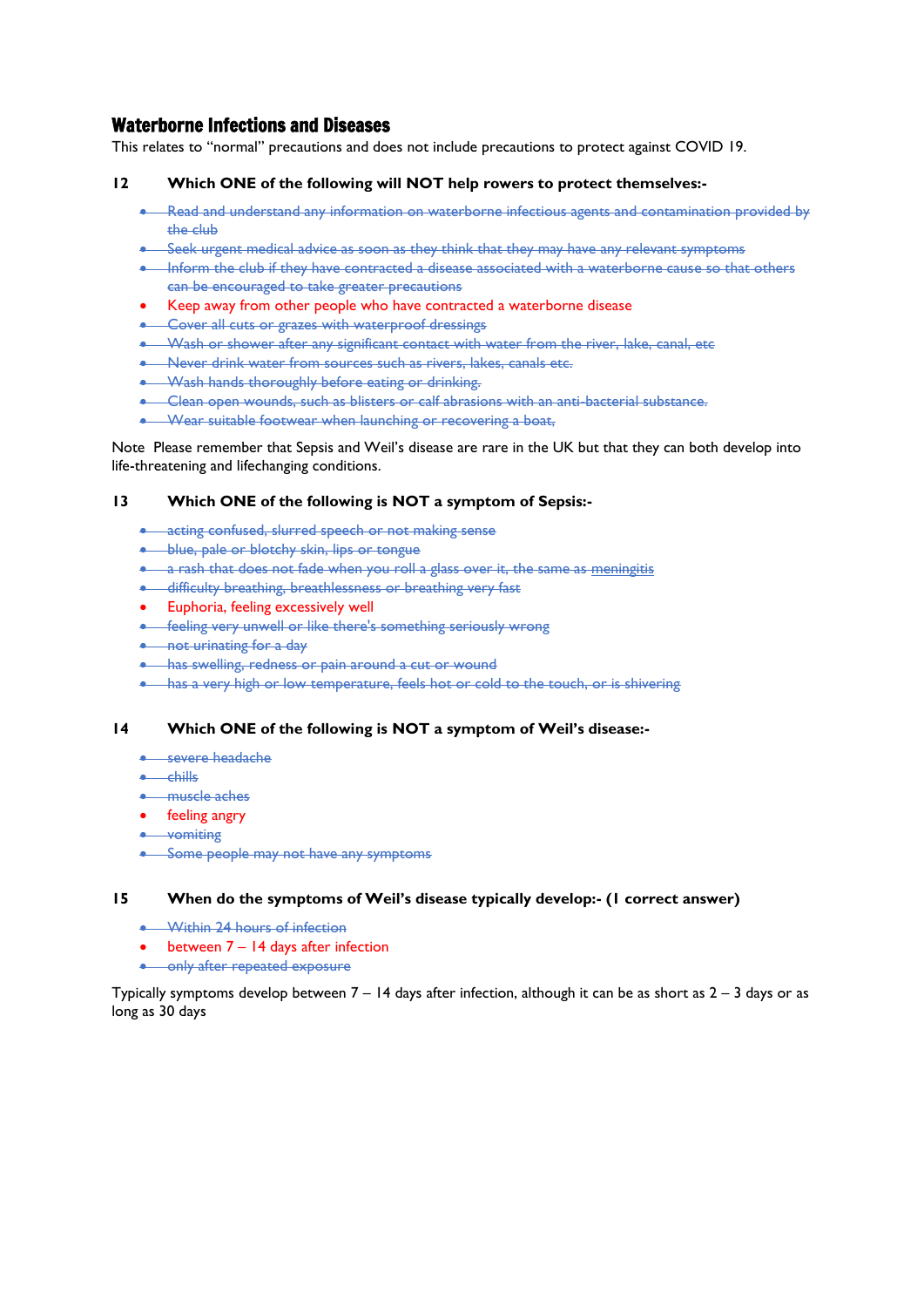#### **16 Which one of these need you NOT do if you have fallen in to water containing significant quantities of blue-green algae?**

- Wash exposed skin and clothing with fresh water and soap.
- Keep clean and cool and use standard proprietary treatments like Calamine lotion if itching is very uncomfortable,
- See your doctor if you experience symptoms, and mention your exposure to blue green algae.
- Avoid drinking alcohol
- Drink a can of coke
- Do not use paracetamol

#### Safety Inspections and Boat Checking

#### **17 Which of the following does NOT need to be included in a safety inspection of a boathouse (select one answer only)?**

- **The condition of the boats and blades**
- The condition of the coaching launch and its engine
- The condition of gym equipment, (such as indoor rowing machines and weights)
- The condition of any boat trailers
- The condition of bikes, provided by the club, for use by coaches and others
- The condition and availability of Throw lines
- **•** The condition and availability of Lifejackets
- **•** The condition and availability of First Aid kits
- The condition and availability of Lights used on boats
- The contents of the lost property box
- The contents of Safety, and other, notice boards
- The general state of housekeeping and tidiness in the boathouse and other areas used by members
- The condition of other club facilities such as the landing stage and parking area
- The condition of gas and electrical equipment

#### **18 Which one of the following is there NO NEED to examine when checking the launch?**

- Check that the motor should not start if it is in gear (unless it is a small engines that does not have selectable gears)
- Check that the motor should not start if the kill cord is not fitted
- Check that the gear selector works correctly; the motor should not slip in or out of gear
- Check that the seats are dry
- Check that the kill cord works. The motor should stop if the kill cord is removed
- Check that the outboard motor is securely fixed to the boat
- Check that there is a secondary means of propulsion, in practice this means carry paddles or oars

#### **19 When checking Heel Restraints, how is the permissible range of movement for each shoe defined? (1 correct answer)**

- The heel restraint should be at least 50 mm long
- The heel restraint should be at least 60 mm long
- The heel restraint should be no more than 60 mm long
- The heel restraint should be no more than 70 mm long
- The heel restraint should be no more than 50 mm long
- The heel should not be able to rise higher than the lowest fixed point of the shoe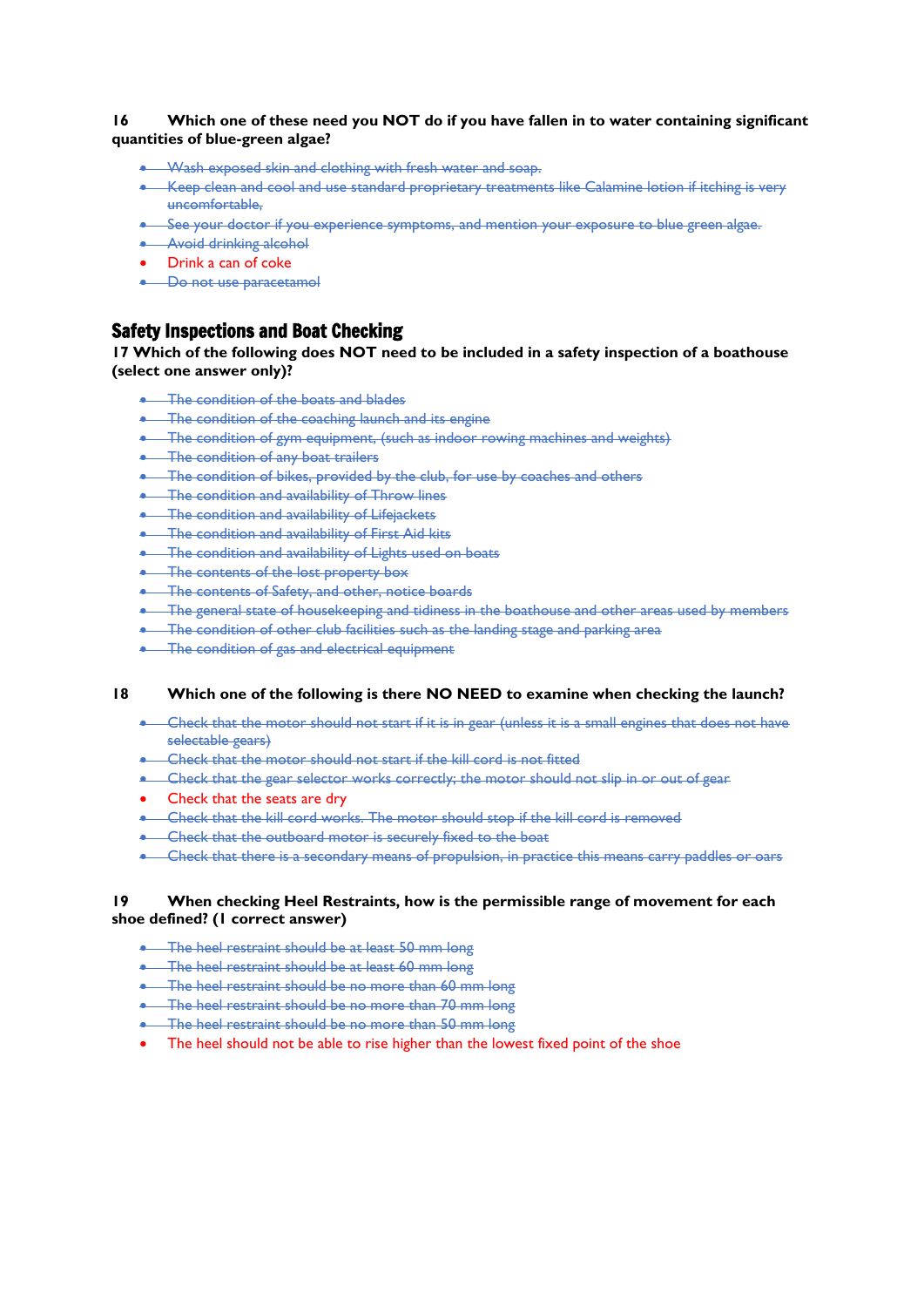#### **20 Which one of the following is there NO NEED to include when inspecting the Gym or indoor training area,**

- Check that the gym is clean and tidy
- Check that equipment is in the correct place when it is not being used
- Check that the equipment is in good condition
- Check that that materials are provided so that equipment can be kept clean
- Check that users members have access to a full First Aid kit
- Check that there is a list of current first aiders displayed prominently in the gym
- Check that there is a poster displayed showing British Rowing Technique

#### Head Injuries and Concussion

#### **21 Which one of the following is NOT a symptom of concussion?**

- **loss of consciousness, even for a few seconds**
- amnesia (memory loss)
- persistent headaches since the injury
- changes in behaviour
- confusion
- drowsiness
- excessive thirst
- a large bruise or wound to the head or face
- vision problems
- **•** reading or writing problems
- **•** balance problems or difficulty walking
- **•** loss of power in part of the body
- clear fluid leaking from the nose or ears

#### **22 If you think that someone has concussion then which TWO of the following should you do?**

- Take the casualty to nearest Accident and Emergency Department to be assessed by a Doctor
- Wait for ten minutes to see if it gets better on its own
- Do not let the casualty exercise, drive or manipulate heavy machinery. Call an ambulance if necessary
- Give the casualty an aspirin to help reduce the headache

#### **23 Which one of the following would NOT cause you to Phone 999 or 112 for an ambulance?**

- the casualty remains unconscious after the initial injury
- the casualty is having difficulty staying awake, speaking or understanding what people are saying
- the casualty complains that he is cold
- the casualty has problems with their vision
- **•** the casualty is having a seizure or fit
- the casualty has been vomiting since the injury
- the casualty is bleeding from one or both ears or bruising behind their ears

#### **24 If someone has a head injury but has no symptoms of concussion, what three things would you tell their friend or carer?**

- Nothing as this is covered by medical confidentiality
- keep an eye on the casualty for the next 24 hours
- stay within easy reach of a telephone (avoid areas with poor mobile phone coverage)
- if any symptoms appear or their condition deteriorates seek medical advice immediately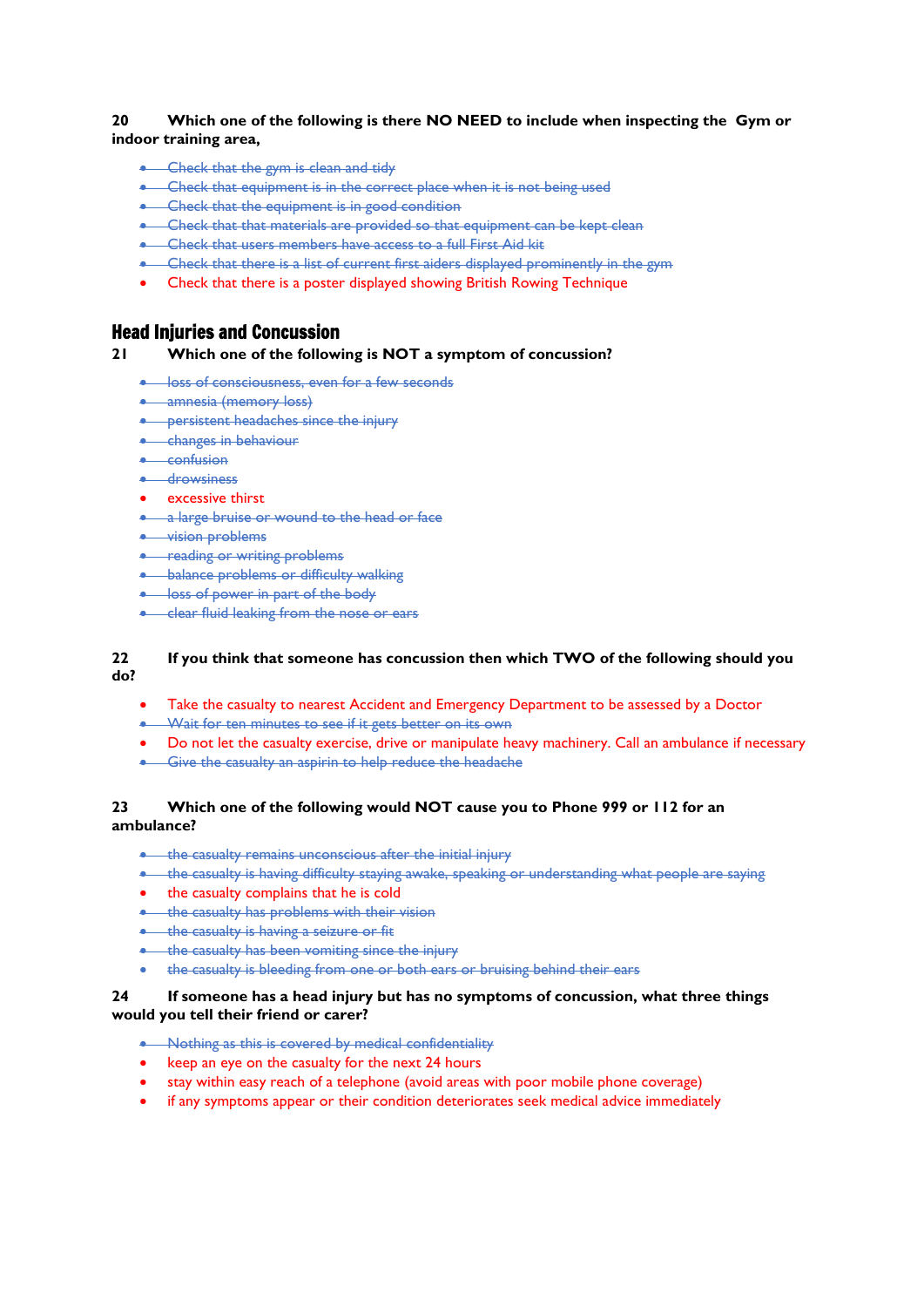#### **25 When is it safe for someone recovering from concussion to return to sport?**

- As soon as the casualty feels ready to return
- All sport should be avoided for  $7 10$  days or longer if the concussion is severe.

Exercising when suffering from concussion can make the condition worse. Head injuries sustained outside rowing should be reported to the coach. If in any doubt seek healthcare professional advice and follow it.

#### **26 Which one of the following would you NOT do to treat a minor head injury**

- hold an ice pack (or a bag of frozen peas in a tea towel) to the injury regularly for short periods in the first few days to bring down any swelling
- rest and avoid stress you do not need to stay awake if you're tired
- take [paracetamol](https://beta.nhs.uk/medicines/paracetamol-for-adults) or [ibuprofen](https://www.nhs.uk/medicines/ibuprofen-for-adults/) to relieve pain or a headache
- take aspirin to relieve pain or a headache
- make sure an adult stays with you or your child for at least the first 24 hours call 111 for advice if there's nobody who can stay with you

**Do not use aspirin** as it could cause the injury to bleed

#### Is it safe to go out alone?

Clubs are expected to use their Risk Assessments to establish rules that tell their members whether a small boat outing can or cannot happen**.**

#### **27 Which one of the following is NOT a factor that tends to increase the probability of a hazardous event:-**

- The presence of other water users (boats, wash, etc.)
- The extent to which the water is exposed to the wind
- Weather (wind strength, including gusts, direction)
- Stream speed and static obstructions such as moored boats, bridges etc.
- The absence of a tow path
- The relative experience and competence of the rower

#### **28 Which one of the following is NOT a factor that tends to increase the severity of a hazardous event:-**

- The absence of other water users, spectators, coaches, passers-by, water-side safety equipment
- Low water temperature and deep water (cannot wade ashore)
- Areas of where there are shoals or rocks
- **•** Large distances to the bank
- Obstructions at the water's edge (e.g. high banks, reeds, walls, etc).

#### Swimming

#### **29 Which one of the following does NOT reduce the risk of collision with someone swimming?**

- Always keep a good lookout for swimmers both in the water and on the bank.
- Avoid passing close to the swimmers that you have seen, there may be more nearby that you have not seen.
- Warn other boats about the presence of swimmers that you have seen.
- Take care when (or avoid) passing under bridges that people may jump from.
- Shout at swimmers to let them know that you are approaching
- Identify areas where people regularly swim and include this information on your circulation plan.
- Keep clear of areas where people regularly swim.